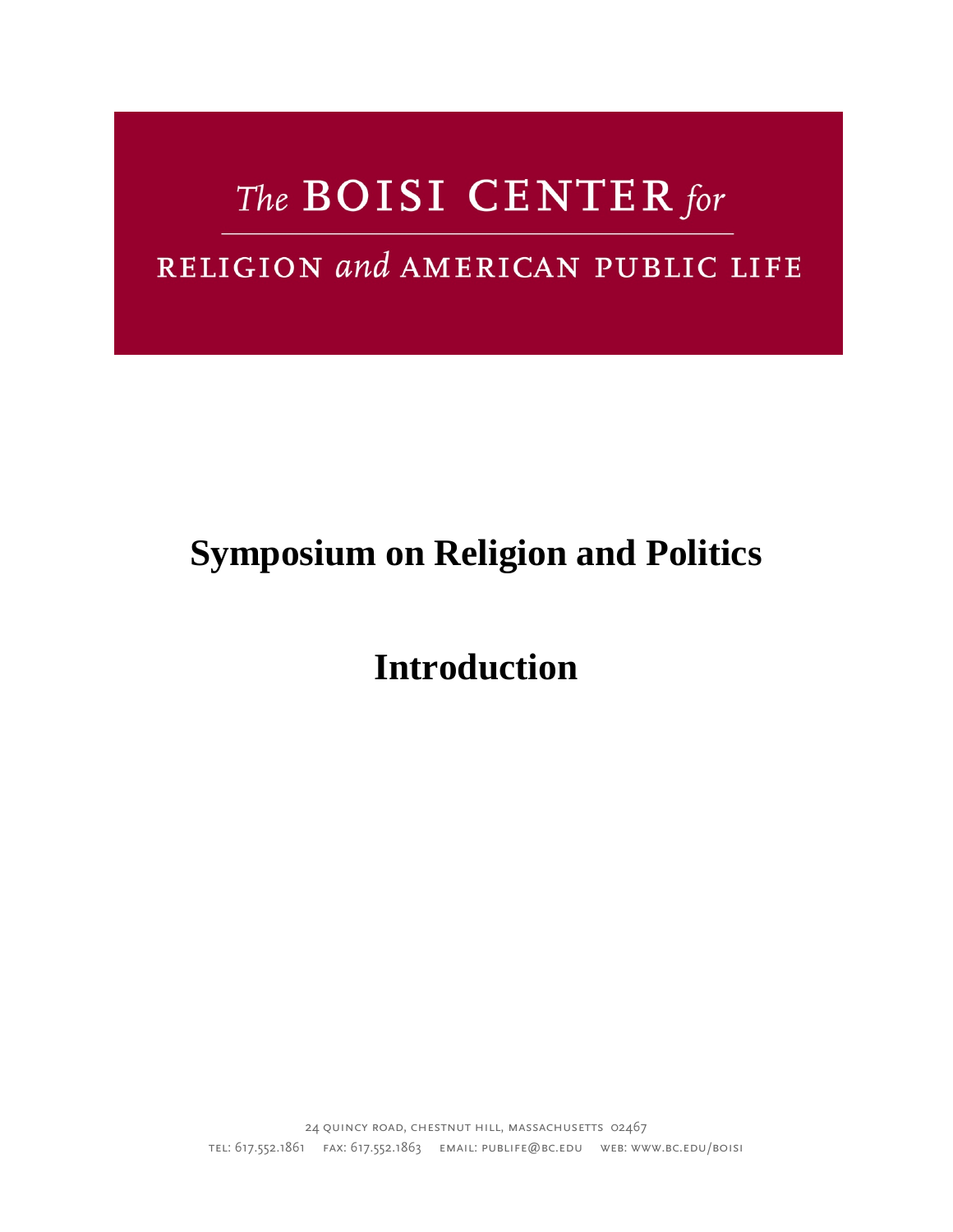### *Notes on Dialogue*  by Stringfellow Barr

Perhaps the first obstacle to writing even these random notes on dialogue is that the very word, dialogue, has been temporarily turned into a cliché. Everybody is loudly demanding dialogue, and there is not much evidence that most of us are prepared to carry one on. Indeed, to borrow a traditional phrase from professional diplomats, conversations have deteriorated. But both radio and television, whether public or commercial, remind us daily that a lonely crowd hungers for dialogue, not only for the dialogue of theatre but also for the dialogue of the discussion program.

\* \* \*

There is a pathos in television dialogue: the rapid exchange of monologues that fail to find the issue, like ships passing in the night; the reiterated preface, "I think that . . .," as if it mattered who held which opinion rather than which opinion is worth holding; the impressive personal vanity that prevents each "discussant" from really listening to another speaker and that compels him to use this God-given pause to compose his own next monologue; the further vanity, or instinctive caution, that leads him to choose very long words, whose true meaning he has never grasped, rather than short words that he understands but that would leave the emptiness of his point of view naked and exposed to a mass public. There is pathos in the meaningless gestures: the extended chopping hands, fingers rigidly held parallel and together, the rigid wayward thumb pointing to heaven. A knowledgeable theatrical director would cringe at these gestures and would perhaps faint when the extended palms, one held in front of the other, are made to revolve rapidly around each other, thereby imitating and emphasizing the convolutions of a mind that races like a motor not in gear. And Mrs. Malaprop herself would cringe at those long, wayward words, so much at cross purpose with the intent of the speakers. Or at the academic speaker's strings of adjacent nouns, where all but the last noun modify adjectivally either the last noun or the nearest noun - it is anybody's guess. We are all suffocating intellectually, not from the ungrammatical language of Cassius Clay, which is gutsy, forceful and eloquent. We are suffocating from a fausse élégance that scorns the honest, clear, four-letter word. And quite aside from the obscene ones, hundreds of splendid four-letter words are waiting to work for us. Is it possible that we discussants are oppressed by a subconscious suspicion that we are really saying precisely nothing, and that this nothing will stand up as conversation only if we say it elaborately? Is it this suspicion that forces us to speak in what our learned jargon recently christened "jargonese?" "Yoono Chinese, Japanese; well I am now speaking, yoono, jargonese." Our failure at dialogue is building a Tower, of yoono, Babel.

Nevertheless, back of this tormenting, and tormented, babble is a ghost we cannot lay, the ghost of dialogue. We yearn, not always consciously, to commune with other persons, to learn with them by joint search. This joint labor to understand would be even more exciting than the multiplication of our gross national product or the improvement of our national defense or even than the elimination of war from the face of the earth. For we can never live wholly human lives without a genuine converse between men.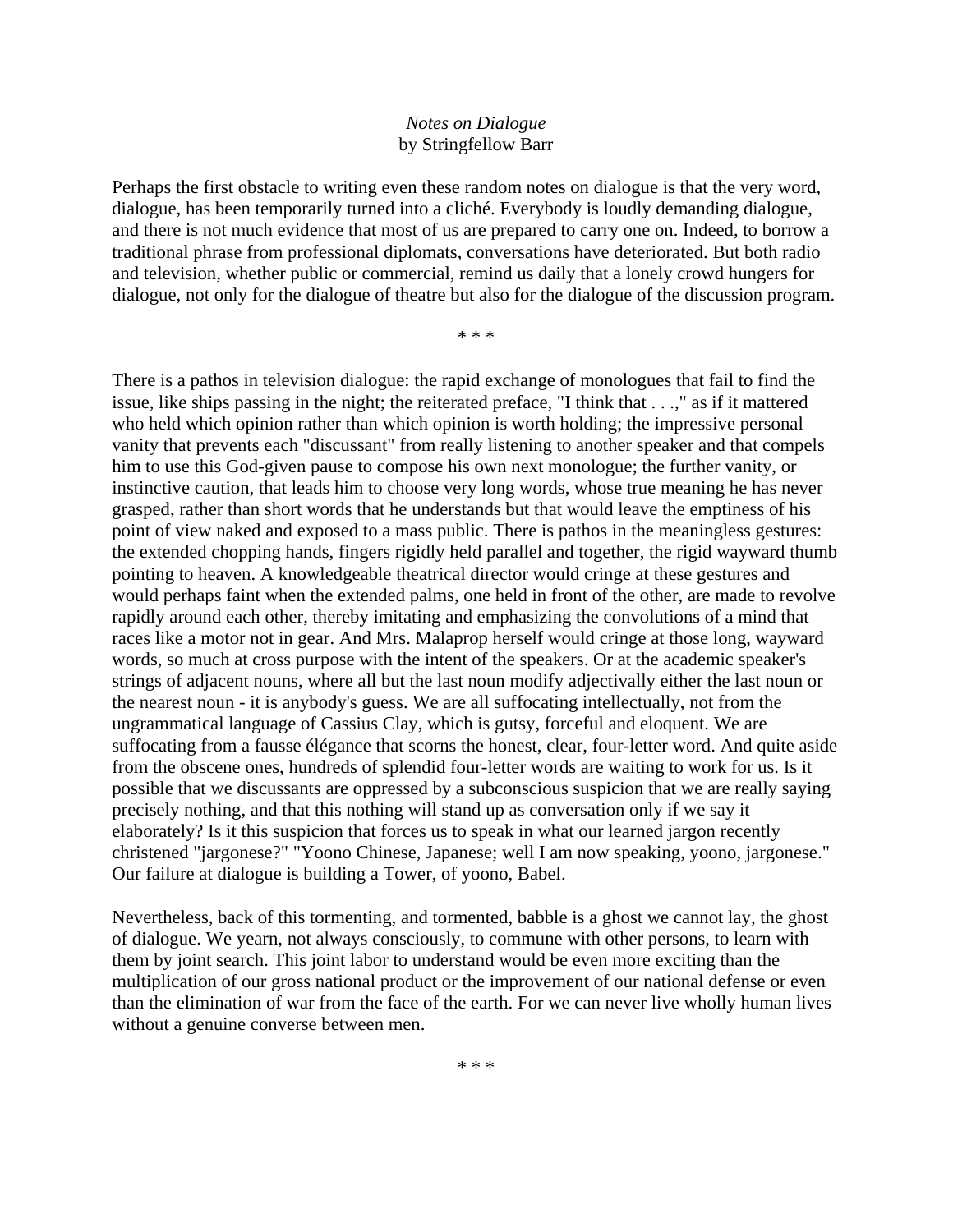We human animals yearn so deeply to converse that we have discovered, or imagined, that the whole universe shares our longing, that the whole universe is not only "in labor," but "in dialogue." The epics of Hindu and ancient Greek alike, the sacred scriptures both of Jew and Christian, abound in dialogue between God, or the gods, and man. The heroic effort to achieve political democracy was an effort to increase dialogue between men, while that master of dialogue, Socrates, sought with Apollo at Delphi and died rather than cease from asking his fellow-Athenians awkward, important questions. We human animals are wistfully anxious to engage non-human animals in dialogue; we are persistent disciples of Aesop. Our children's books are crowded with talking animals and the same children talk confidently to domestic animals. How could they not feel confidence, they who have so recently passed from the status of dumb animals to the status of animals in dialogue? Our scientists try to understand the language of dolphins. On the other hand, they do not stop at possible dialogue with the animate; at least, metaphorically, their experiments question inanimate matter. So deep is the human faith in inquiry. Before we resent or reject the idea that the scientist is "in dialogue" with the object or objects he investigates, let us observe that, like Socrates, he is humble, patient, imaginative, and deeply attentive. He "listens" with all five senses and with "the mind's eye."

\* \* \*

Our century - or those two-thirds of it that we have now traversed - has been called the Age of Violence. But our century has been marked not only by a massive breakdown of dialogue, but by its massive growth, too. It is, indeed, the century of two World Wars, or revolution and totalitarianism, of cold inhumanity and genocide of racial strife. It is also the century of Martin Buber's "I-and-Thou," of Telhard de Chardin's daring restatement of cosmic progression, of Pope John' call to all men of good will, regardless of their particular religious faith, their race, their economic status, their nation, their political creed, or their technological development.

Moreover, regardless of big-power imperialism, of a precarious peace sustained by a "balance of terror," of a spreading backlash against the claims of racial equality, modern technology has enabled a new ecumenism to germinate. We are learning that the very word, ecumenical, has older uses than ecclesiastical ones. Like Robinson Crusoe, we are finding footprints on the sandy shore of what had sometimes seemed a lonely, desert island; and, like him, we are increasingly eager to meet our brother. Indeed, our century is a dangerous one to be alive in, but it is an expectant one as well. Shall we "search and destroy," or shall we engage in dialogue? Surely, this question does not apply only to Vietnam, or only to Americans. The Age of Violence - the century we live in - has been marked, let us recall here, by much searching and destroying, by many "body counts," by much "bagging" of prisoners, all over the globe.

It seems possible that the most relevant sort of dialogue, though perhaps the most difficult, for twentieth century men to achieve and especially for Americans to achieve is the Socratic. For this difficult form of dialogue, there are luckily a number of models in Plato's Dialogues. To model [our] dialogues on those that Socrates incited and took part in is a dangerous counsel of something precious close to perfection. But I would merely urge that Socrates' behavior "in dialogue" is a good star to hitch one's wagon to. At the minimum, it is a good guide to the reefs on which most really good dialogues are wrecked. All these reefs welcome hungrily those who substitute the kind of discussion Socrates called "eristic" as a substitute for the kind he called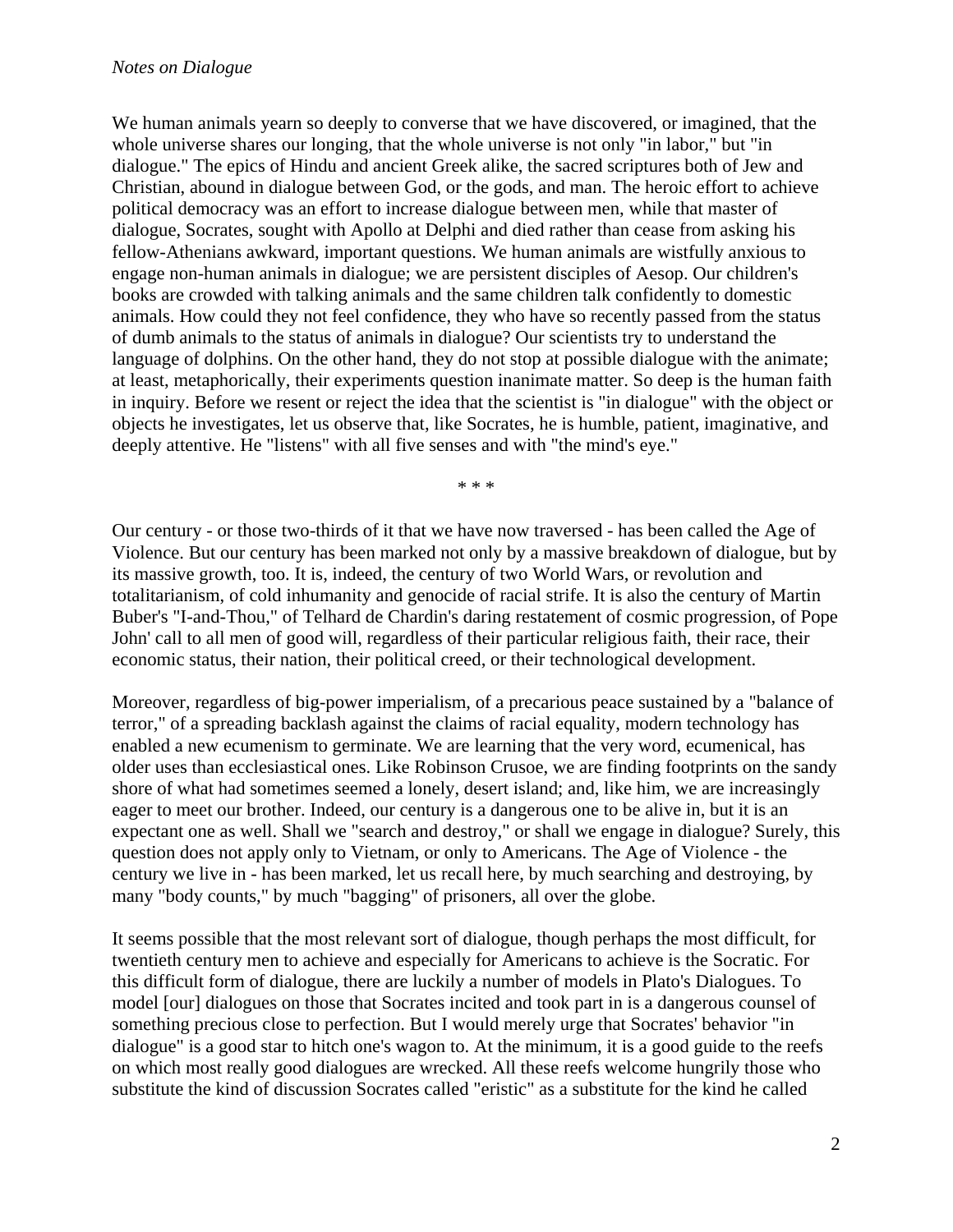#### *Notes on Dialogue*

"dialectic." In Book I of Plato's Republic Thrasymachus uses eristic; Socrates, dialectic. Thrasymachus' purpose is to win points and to win applause. The purpose of Socrates is to try, through dialectical discussion with Thrasymachus and others, to understand better the essential nature of justice. Each of the two men makes a choice of weapons appropriate to his purpose. The rising voice, the personal accusation, the withering scorn, the crushing sarcasm, the panic at the possibility of being out-maneuvered, the sweating, the unaccustomed blush of a normally unblushing champion sophist, the volubility that tries to shore up a crumbling argument and to ward off the disgrace of refutation, the love of one's own opinions precisely because they are one's own, the vanity that replaces love of truth with love for victory are all exemplified by Thrasymachus. What Socrates displays towards Thrasymachus is courtesy. He treats him not as an enemy, but as a valued colleague in the mutual search for understanding. Socrates is, as it were, the personification for purposes of discourse of the love for one's neighbor that Judaism and Christianity prescribe. And the same love sometimes infuses his courteous questions with irony, because such irony helpfully invited Thrasymachus to rid himself of the false opinions he harbored. So he is never fearful that he will "lose," precisely because he is not trying to "win," and does not meet these flat opinions with other flat opinion, but with the ironical question.

Just as we are taught to hate not the sinner but the sin, especially if it is our own, so Socrates never attacks Thrasymachus. Indeed, he never attacks his ignorance and presumptuousness. He merely dissolves the opinions Thrasymachus spouts so loudly, so rapidly, and so volubly. That Thrasymachus recognizes the mortal danger in Socrates' questions and, indeed, that painful scalpel, irony, that Socrates uses on on his opinions (and consequently, given Thrasymachus' pride of authorship where his expressed opinions are concerned, on himself, his honor, and his fame as a sophist) comes out in Thrasymachus' sarcastic allusion to "your famous irony." That Socrates knew that his irony "put to the question," a euphemism the Spanish Inquisition would later in history use for the act of torturing the accused, is shown by his likening himself to a gadfly that stung the noble steed, the Athenian democracy. That the steed knew too is shown in Plato's Apology, where Socrates was sentenced to death for putting Athens to the question.

The many dialectical conversations in Plato's Dialogues suggest several rules of thumb that might be profitably used by [students], or at least more frequently followed. One hesitates to suggest rules of thumb for a kind of discussion that is essentially spontaneous. But it is hard to see how these particular rules could stifle spontaneity:

 \* The exchange of declarative monologues tends to be dialectically unproductive. The effort to be too complete is often self-defeating. An adumbration often contributes more to dialectic than a rotund speech. Brevity stimulates dialectic.

 \* I take it that Herodotus' "anecdote" that the Persians deliberated while drunk and decided while sober implies that in the early stages of a dialectic exchange a "wild idea" is often more fruitful that a prematurely prudent opinion. The imaginative and the unexpected are frequent ingredients of Socrates' style, though they are often introduced with an (ironic) apology. Since [students are] trying to see more deeply into current problems but are free of the burden of imminent, practical, political action, they might profitably stay "drunk" longer than the King of Kings and his royal counsellors could risk staying.

 \* The Socratic dialectic has another code of manners than the dinner party, where religion and politics are sometimes forbidden for fear that rising passions may damage "social" intercourse,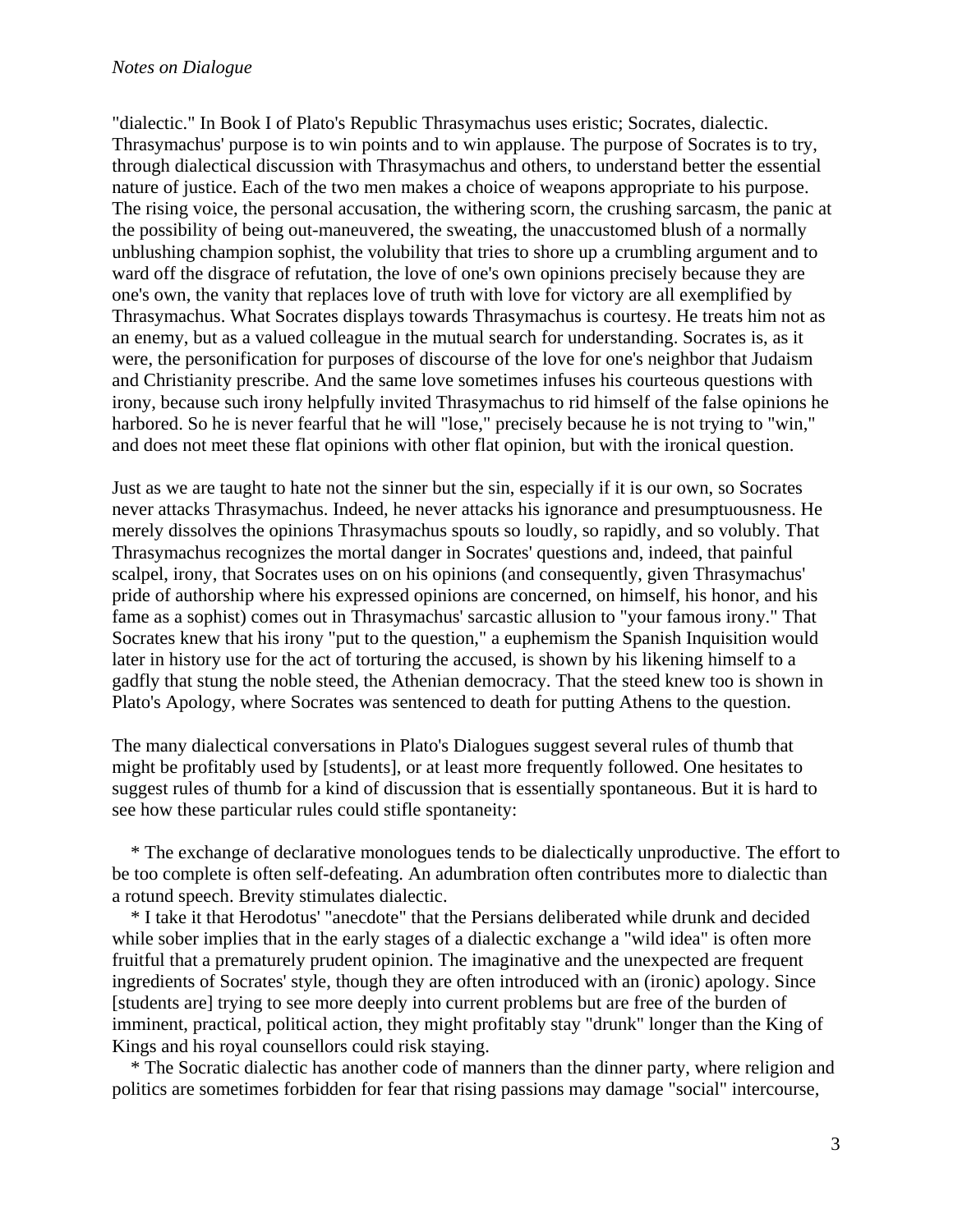and where interrupting a speaker and even a long-winded empty speech, is forbidden. In dialectic, a quick question is analogous to "point of order" in political assemblies. "Do I understand you to be saying . . . ?" always has the floor.

 \* Even these thumb-rules may seem guaranteed to produce bedlam. And, indeed, when they are first tried, they generally do produce it. But inexperienced dancers on a ballroom floor and inexperienced skaters on an ice rink also collide. Experience brings a sixth sense in Socratic dialectic too. The will of self-insistence gives way to the will to learn.

 \* In dialectic, "participational democracy" consists in everybody's listening intently; it does not consist in what commercial television calls equal time. When a good basketball team has the ball, its members do not snatch the ball from each other but support the man who has it, and the man who has it passes it to a teammate whenever a pass is called for by the common purpose of the team. But in dialectic, as opposed to basketball, the "opposing team" is composed only of the difficulties all men face when they try to understand. The point is that, in dialectic, it does not matter whose mouth gets used by the dialectical process, provided all are listening intently and exercise the freedom to interrupt with a question if they do not understand. On the other hand, reading or writing while "in dialogue" is a grave offense against the common purpose of all, not because they diminish the number of speaking mouths but because they diminish the number of listening ears. (Doodling and smoking are permissible aides to listening!)

 \* Whatever the touted merits of pluralism in democratic society today (and pluralism is, minimally, better than shooting each other with mail-order sub-machine guns or even than legislating on religious beliefs), the agreement to disagree is a disgraceful defeat if it means surrendering the hope of agreement through further dialectic. Even Socrates, on rare occasions, countenanced postponement of the struggle to a more propitious occasion.

 \* Perhaps the first rule of Socratic dialectic was laid down by Socrates: that we should follow the argument wherever it leads. Presumably, this means that some sorts of relevance that a court pleading should exhibit (and, even more the forensic eloquence that pleading encourages) are irrelevant to dialectic. The deliberate manner, and even more the ponderous manner, are mere impediments. The name of the game is not instructing one's fellows, or even persuading them, but thinking with them and trusting the argument to lead to understanding, sometimes to very unexpected understandings.

 \* The chairman [of the Fellows of the Center for the Study of Democratic Institutions in Santa Barbara] recently abandoned the practice of recognizing speakers in the order in which their raised hands requested the floor. The abandonment of this device, so necessary in parliamentary procedure and even in small committees if they have not learned to discuss dialectically, was an immense step towards Socratic dialogue. The chairman, [like St. John's tutors] now has the more delicate task of intervening, preferably by question, only when he believes that there is a misunderstanding or an unprofitable (not a profitable) confusion, a confusion that in his judgment bids fair not to right itself.

 \* [Students], however, will need to be close listeners, in the event that we take Socrates' advice; we shall, indeed, have to be closer listeners than we now are. We are likely, if we meet that obligation, to attain to a level of friendship that not many men attain to. Aristotle, we may recall, held that friendship could be achieved on three levels. The lowest level is that of what we Americans call "contacts," a level on which two men are useful to each other and exchange favors and services. On a higher level, two men can find pleasure in each other's company: they amuse each other. On the highest level, each man is seeking the true good of the other. On that level [students] would be, even more satisfyingly than now, seeking in common to understand.